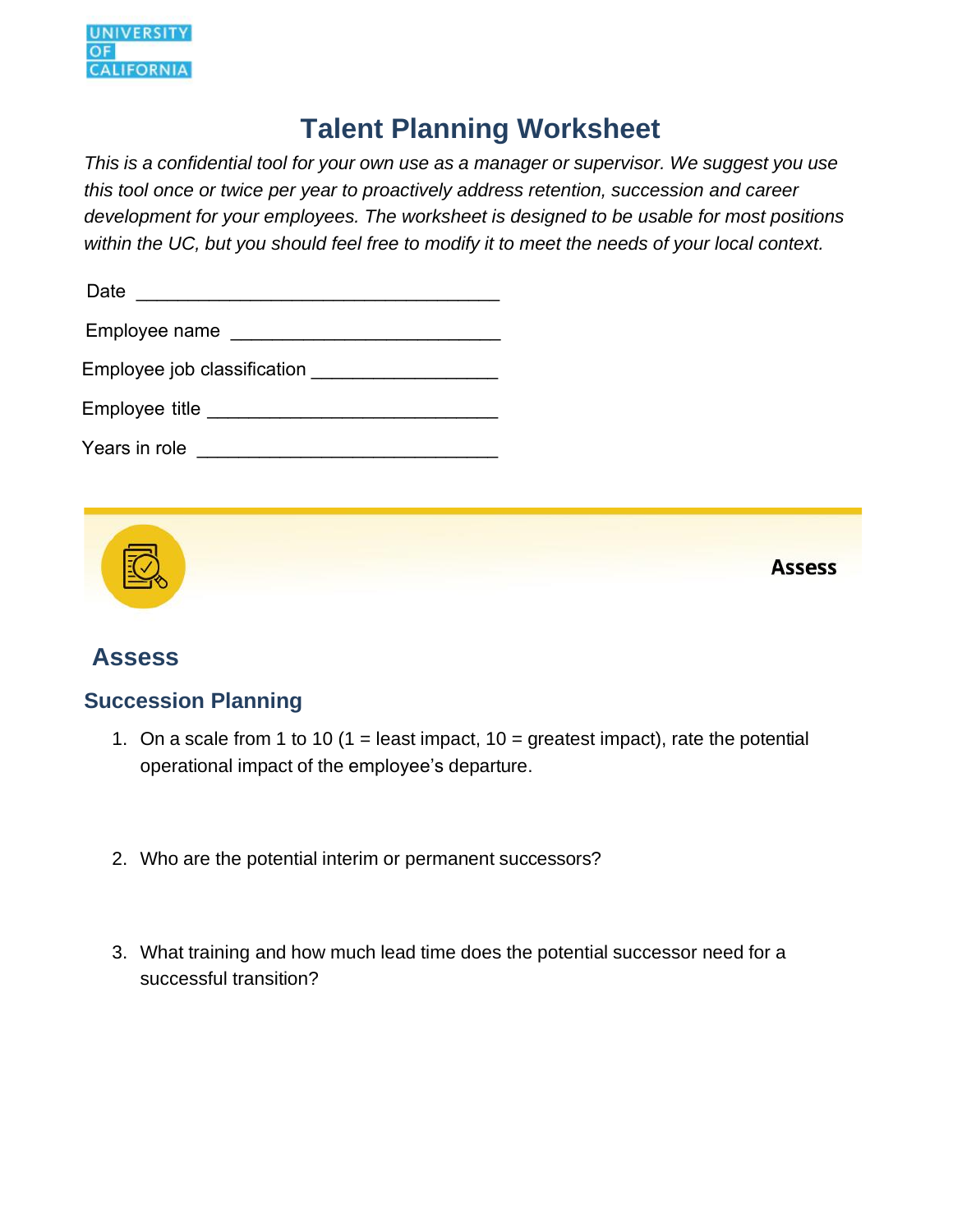#### **Proactive Retention and Engagement**

 possible for a specific position. Contact your local HR representative if you have questions. Note: Consult relevant administrative policies or union contracts for guidance on what may be

- growth opportunity, higher salary, retirement, etc.)? 1. What is likeliest to lead to dissatisfaction/departure for this employee (professional
- 2. What are this employee's career goals?
- 3. How can I support this employee's career goals?
- 4. What are this employee's preferences/needs regarding work/life balance?
- 5. How can I support these work/life balance preferences/needs?
- 6. What are this employee's preferences for receiving recognition?
- description was reviewed? Does it need to be updated? 7. Is this employee's position appropriately classified? When was the last time the job
- 8. Is the role of this position clearly defined, communicated and integrated into the overall team? If not, what is needed to clearly define, communicate and integrate the position?
- 9. What other proactive retention strategies might be helpful?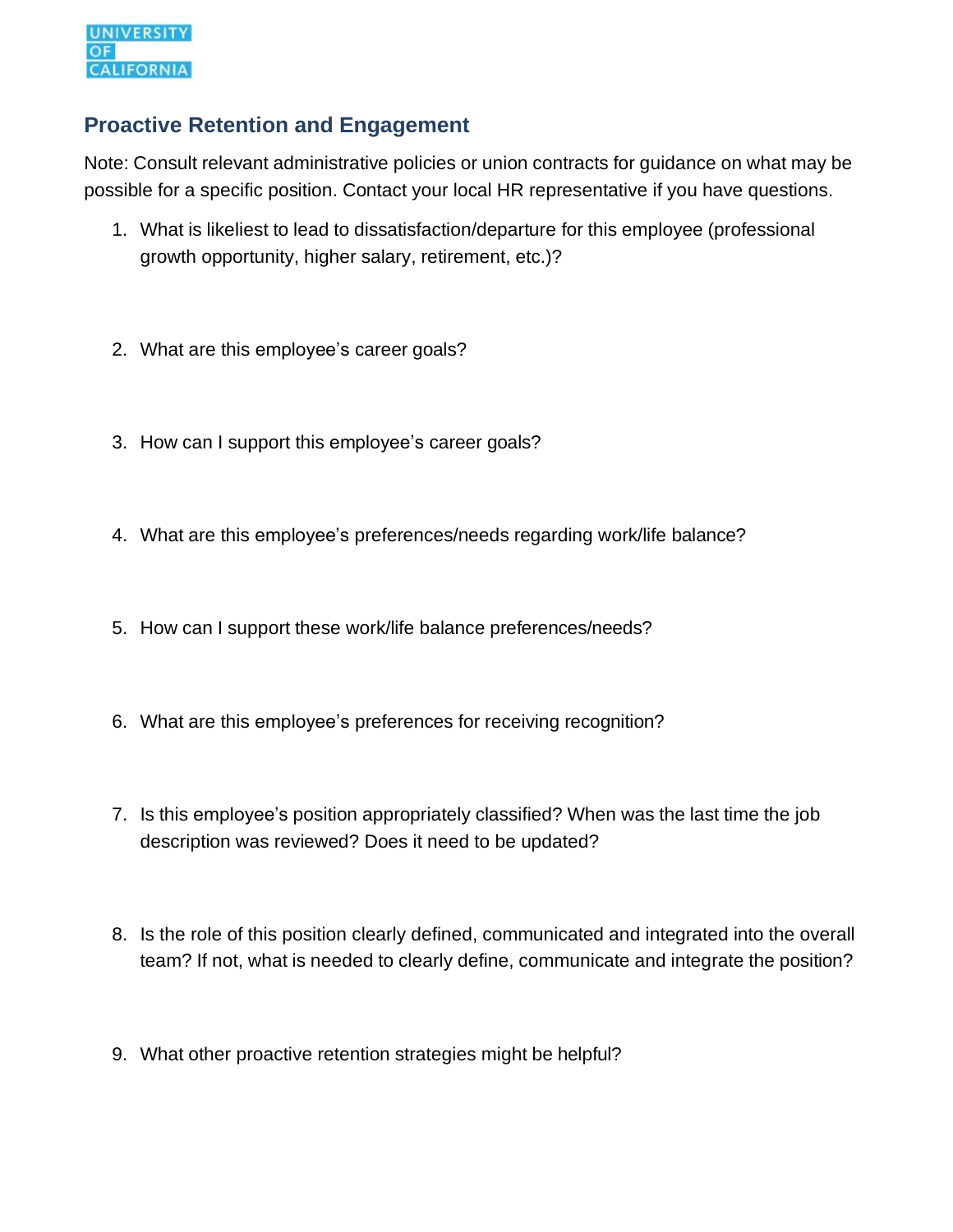10.How has implicit bias potentially inhibited the development, advancement or retention of this employee?

### **Planning for Potential Counteroffer**

Note: Job offers can happen quickly. Are you prepared to counter if needed?

- local HR representative.) 1. Do HR policies/union contracts allow a salary counteroffer if necessary? (Talk to your
- hybrid/remote work, professional development opportunities, etc.)? 2. What non-salary options could you include in a counteroffer (schedule flexibility,



# **Communicate**

#### **Plans and Timelines**

Note: Proactive retention is an ongoing activity. What are your plans for the future?

- 1. When did you last have an engagement, stay or career development conversation with this employee?
- 2. What is the target date for your next engagement/stay/career development meeting with this employee?
- 3. What information do you hope to gather at this next meeting?